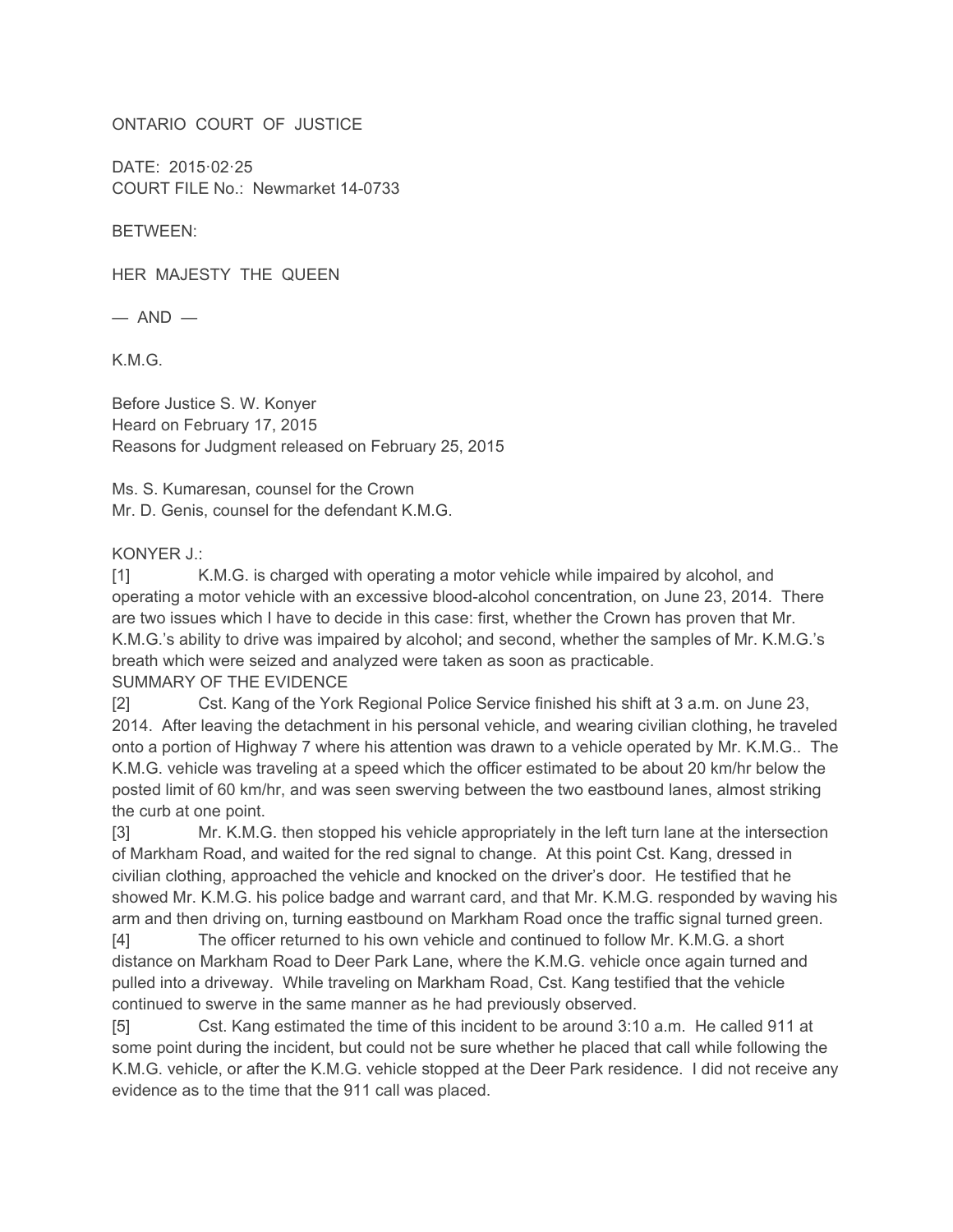[6] After the K.M.G. vehicle stopped in the driveway, Cst. Kang stated that Mr. K.M.G. exited the vehicle and approached him, shouting in a foreign language which we now know to be Cantonese. Cst. Kang attempted to communicate with Mr. K.M.G., and told him that he would need to wait for police. This elicited a response from Mr. K.M.G., who uttered the words "no police" in English and also touched Cst. Kang in the chest in what the officer described as using "no force but to get my attention."

[7] In his evidence in chief, Cst. Kang testified, unprompted, that he made observations of Mr. K.M.G. while awaiting the arrival of on-duty officers. Specifically, he stated that he did not see Mr. K.M.G. stumbling on his feet or swaying when walking, though he did note an odour of alcohol emanating from Mr. K.M.G.'s breath.

[8] Cst. Kang did not make note of any times during his dealings with Mr. K.M.G.. After the arrival of two on-duty officers within moments of one another, Cst. Kang conveyed his observations and departed the scene prior to the arrest of Mr. K.M.G..

[9] Cst. Mashinter was the first on-duty officer to arrive on scene at 3:19 a.m. She spoke to Cst. Kang and received information from him about the poor driving, and she then dealt with Mr. K.M.G. directly. She detected a strong odour of alcohol emanating from his breath. She conversed with Mr. K.M.G. with the assistance of a female resident of the Deer Park address, who acted as a translator. In response to questioning from Cst. Mashinter, Mr. K.M.G. admitted to the consumption of one drink. The admission and the odour of alcohol together led Cst. Mashinter to form a suspicion that Mr. K.M.G. had alcohol in his body. Together with the information that he had been operating a vehicle, she made a proper demand that Mr. K.M.G. provide a sample of his breath into an approved instrument for analysis. The correct procedure was followed, and a fail result was obtained. She then placed Mr. K.M.G. under arrest for the over 80 offence.

[10] Cst. Mashinter did not take note of the time that she formed her suspicion, the time that she made the demand, the time the fail result was obtained, or the time that Mr. K.M.G. was arrested. She did not note any other indicia of impairment beyond the odour of alcohol on Mr. K.M.G.'s breath.

[11] Cst. Lee, who speaks Cantonese, arrived on scene at 3:20 a.m., after Cst. Mashinter, but during the roadside screening process. He took over the arrest process. He placed the time of arrest at 3:23 a.m., after which he searched, handcuffed and lodged Mr. K.M.G. in the rear of his cruiser. He read the appropriate rights, caution and breathalyzer demand to Mr. K.M.G., all of which was understood. Mr. K.M.G. indicated a desire to speak with duty counsel.

[12] Cst. Lee also noted an odour of alcohol emanating from Mr. K.M.G.'s breath. Further, he testified that Mr. K.M.G.'s speech was slurred, and that he was unsteady on his feet at the roadside. Mr. K.M.G. was, according to Cst. Lee, having difficulty maintaining his balance or standing upright at the time he was being dealt with by all three officers on scene.

[13] Cst. Lee completed reading the required rights, caution and demand to Mr. K.M.G. at 3:38 a.m. He departed the scene 5 minutes later at 3:43, arriving at the detachment at 3:47. Cst. Lee had no explanation for the reason for this 5 minute delay. After arrival at the detachment, Mr. K.M.G. was paraded before the cell block Staff Sergeant and booked at 3:50. At 4:04, Cst. Lee called the duty counsel number, and testified that Mr. K.M.G. spoke to a Cantonese speaking lawyer from 4:07 until 4:27. No explanation was offered for the delay between 3:50 and 4:04.

[14] After the consultation with duty counsel, Cst. Lee turned Mr. K.M.G. over to a qualified technician at 4:34, receiving custody back at 5:11. Cst. Lee could offer no explanation for the delay between 4:27 and 4:34, except to say that he would have lodged Mr. K.M.G. in a cell during this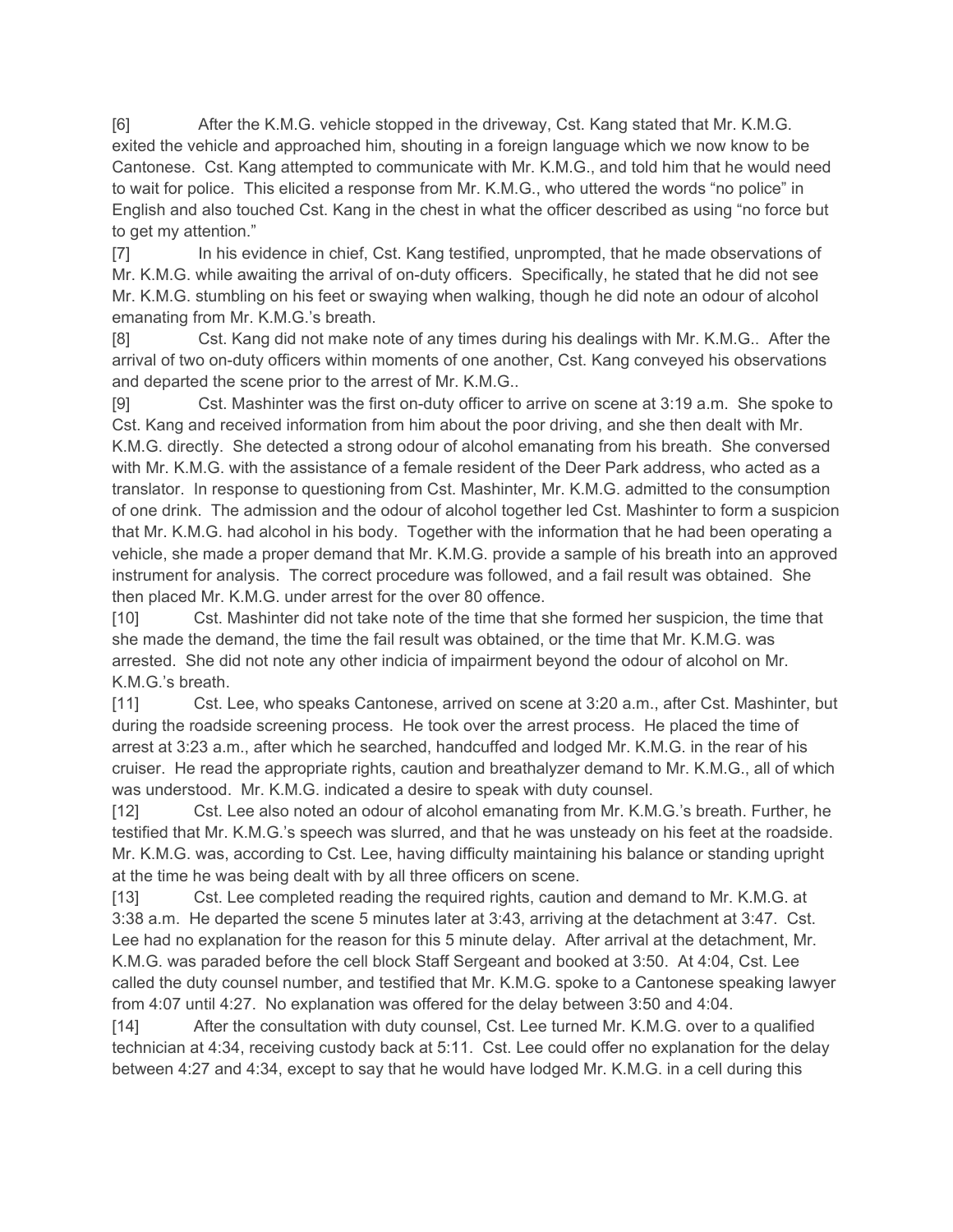period. Cst. Lee stated that he would have conveyed his grounds to the technician at some point, but did not note the time and has no recollection of when this occurred.

[15] It is worth noting that all of the times referred to above were testified to by Cst. Lee in his evidence in chief. In cross-examination, a portion of the cell block video was played which indicates that the delay between the completion of Mr. K.M.G.'s call to duty counsel and the transfer of his custody to the technician was 12 minutes, rather than the 7 minutes the officer testified to in chief. The video showed that Mr. K.M.G. completed his call to counsel, was removed from the telephone room and lodged in a cell steps away at 4:19 a.m. He was removed from the cell and taken to the breath room, which is also mere steps away, at 4:41 a.m.

[16] A Certificate of a Qualified Technician was filed on consent as Exhibit 1, indicating that samples of Mr. K.M.G.'s breath were analyzed at 4:42 and 5:08, both yielding results of 170 milligrams of alcohol in 100 millilitres of blood. The technician did not testify. The defence called no evidence at trial.

## WAS THE ACCUSED'S ABILITY TO DRIVE IMPAIRED BY ALCOHOL?

[17] The only issue on Count 1 is whether the Crown has proven beyond reasonable doubt that Mr. K.M.G.'s ability to operate a motor vehicle was impaired by alcohol at the time he was seen driving by Cst. Kang. I accept the uncontradicted evidence of Cst. Kang that Mr. K.M.G. was driving at a noticeably slow rate of speed and that his vehicle was swerving, which drew the officer's attention. I also find that Mr. K.M.G. had the odour of an alcoholic beverage emanating from his breath. From this I can reasonably infer that Mr. K.M.G. had consumed some alcohol, but the odour itself tells me nothing about how much alcohol Mr. K.M.G. consumed.

[18] Cst. Kang testified that Mr. K.M.G.'s eyes were red, glassy and watery. Neither Cst. Mashinter nor Cst. Lee described anything unusual about Mr. K.M.G.'s eyes, which is something I would have expected trained police officers conducting an investigation into a suspected impaired driver to have examined. Therefore I am not satisfied that Mr. K.M.G.'s eyes were remarkable in any way. Even if they were red, glassy and watery, however, these symptoms are consistent with the consumption of alcohol but do not support any reasonable inference about the level of intoxication.

[19] I am not satisfied that Mr. K.M.G. displayed any unsteadiness on his feet as described by Cst. Lee, since this evidence was specifically contradicted by Cst. Kang and Cst. Mashinter. Again, these officers were engaged in the investigation of a suspected case of impaired driving, and surely would have been looking for and would have noted any signs of impairment. I have also had the opportunity to view the cellblock video showing some limited movement by the accused shortly after his arrest. There is nothing on the video which supports Cst. Lee's evidence that Mr. K.M.G. could not stand or walk without obvious difficulty. I therefore disbelieve Cst. Lee on this point.

[20] I am also unable to find that Mr. K.M.G.'s speech was slurred. Again, this observation was noted only by Cst. Lee in circumstances where other trained observers would have been looking for such evidence. I appreciate that most of the words spoken by Mr. K.M.G. were in Cantonese, but he nevertheless did speak some English without apparent difficulty. In any event, I find the evidence of Cst. Lee about slurring to have been imprecise, lacking in specificity and therefore unhelpful in resolving the issue of whether Mr. K.M.G.'s ability to drive was impaired. For reasons referred to earlier, I have concerns about the reliability of this officer's evidence in general, and I attach no weight to his evidence that Mr. K.M.G.'s speech was slurred.

[21] Therefore, on the issue of impairment I am left with evidence of unexplained poor driving in the form of swerving for a short distance, together with evidence which I accept that Mr. K.M.G. had consumed some alcohol. I must also consider the fact that Mr. K.M.G. apparently negotiated his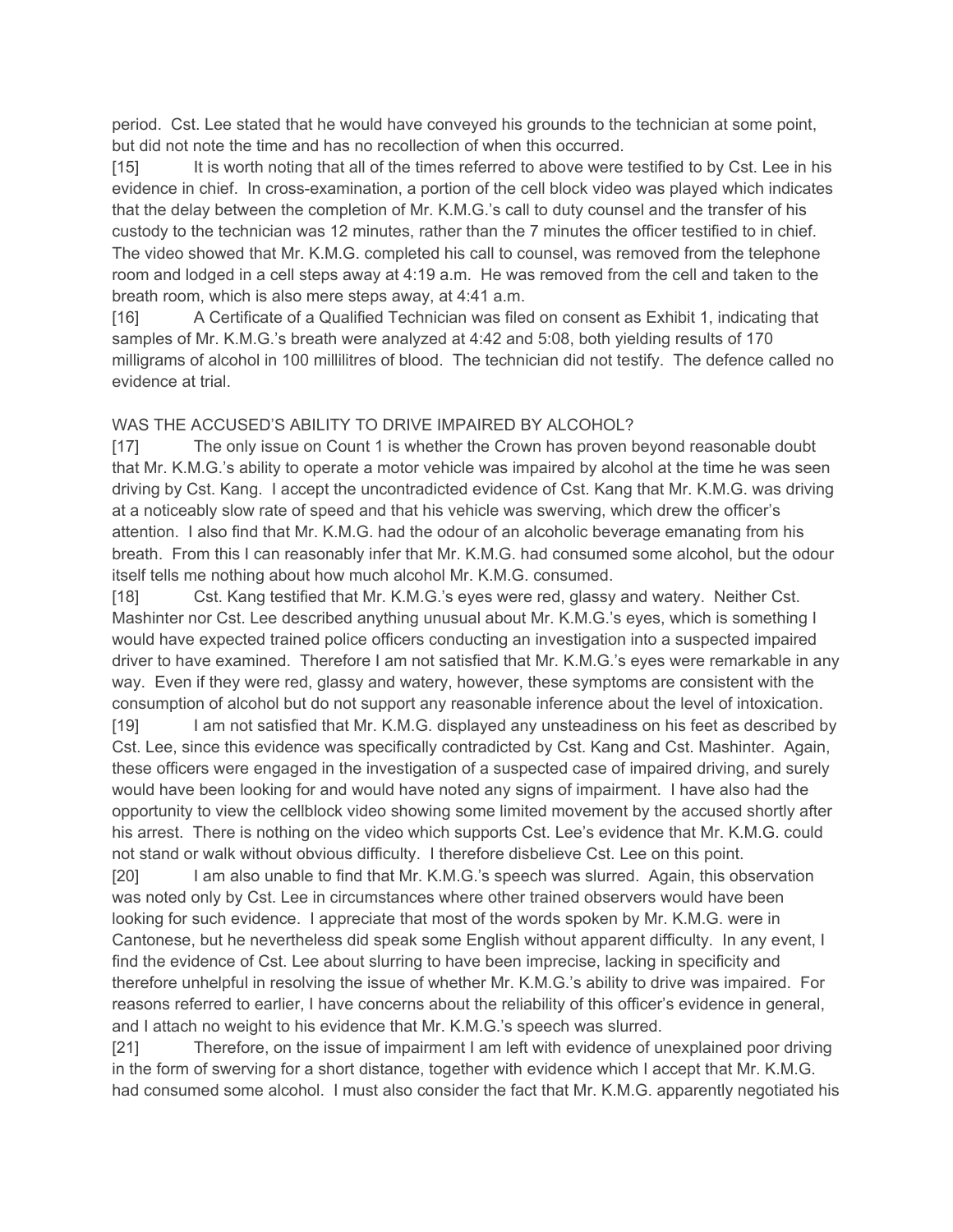way into the left turn lane at the intersection of Highway 7 and Markham Road, that he stopped properly and waited for the light to change, that he proceeded safely through the intersection when it was appropriate to do so, and that he pulled into the driveway of the Deer Park Lane residence and parked his vehicle without difficulty. He did not display any obvious signs of physical impairment when dealing with the police. In all of the circumstances, it would in my view be unsafe to conclude that the poor driving in this case was the result of impairment by alcohol.

[22] Although not determinative of the issue, it is noteworthy that the responding on-duty officer, Cst. Mashinter, appears to have reached the same conclusion. She received information directly from Cst. Kang about the manner in which Mr. K.M.G. had been driving, and she is a trained and experienced police officer who had an opportunity to observe Mr. K.M.G. in person. She reasonably suspected, based on the information received and the observations made, that Mr. K.M.G. had alcohol in his body, but did not believe that reasonable grounds existed to arrest Mr. K.M.G. for impaired driving based on this evidence alone. I concur with that assessment.

[23] For the foregoing reasons, I am left with a reasonable doubt that Mr. K.M.G.'s ability to operate his motor vehicle at the relevant time was impaired by alcohol.

WERE THE BREATH SAMPLES TAKEN AS SOON AS PRACTICABLE?

 $[24]$  Section  $258(1)(c)(ii)$  provides that the results of the analysis of breath samples is presumed to reflect the blood alcohol concentration in the accused driver at the time of driving, provided that the samples are taken "as soon as practicable" and within an outer limit of two hours for the taking of the first sample. This presumption relieves the prosecution of the burden of calling expert evidence in each and every case in order to "read back" the results of the breath sample analysis to the time of driving. In order to avail itself of this evidentiary shortcut, the Crown must demonstrate that the samples were taken as soon as reasonably possible.

[25] In Mr. K.M.G.'s case, the first sample of his breath was taken at 4:42 a.m. according to the Certificate of Analysis. The time at which Mr. K.M.G. was operating his vehicle has not been fixed precisely, but Cst. Kang estimated it to be approximately 3:10 a.m. Since he finished his shift at 3:00 a.m. and Cst. Mashinter arrived on scene at 3:19 a.m., it is clear that Mr. K.M.G. was operating his vehicle within that period of time, which is within the outer limit of two hours for application of the s.258(1)(c)(ii) presumption.

[26] The leading authority on the meaning of the term "as soon as practicable" is the decision of the Ontario Court of Appeal in R. v. Vanderbruggen 2006 CanLII 9039 (ON CA), [2006] O.J. No. 1138. In that case, the Court held that "the phrase means nothing more than that the tests were taken within a reasonably prompt time under the circumstances.[…] There is no requirement that the tests be taken as soon as possible. The touchstone for determining whether the tests were taken as soon as practicable is whether the police acted reasonably." [para 12]. The police are not required to provide a minute-by-minute explanation of the entire time that a driver is in custody. In assessing whether the delay in a particular case is reasonable, trial courts should bear in mind that the Code provides for an outer limit of two hours for the taking of the first test and should consider the entire chain of events when assessing reasonableness.

[27] The question I must answer, therefore, is whether the police acted reasonably promptly in Mr. K.M.G.'s case in obtaining samples of his breath for analysis. In doing so I must consider all of the circumstances.

[28] I find the circumstances in this case to be troubling when I consider the "as soon as practicable" requirement. The on-duty officers were dispatched to the scene of a suspected impaired driver. Cst. Kang, who was off-duty, did not make contemporaneous notes of his dealings with Mr. K.M.G.. Therefore, the police would not have been able to fix the time of driving with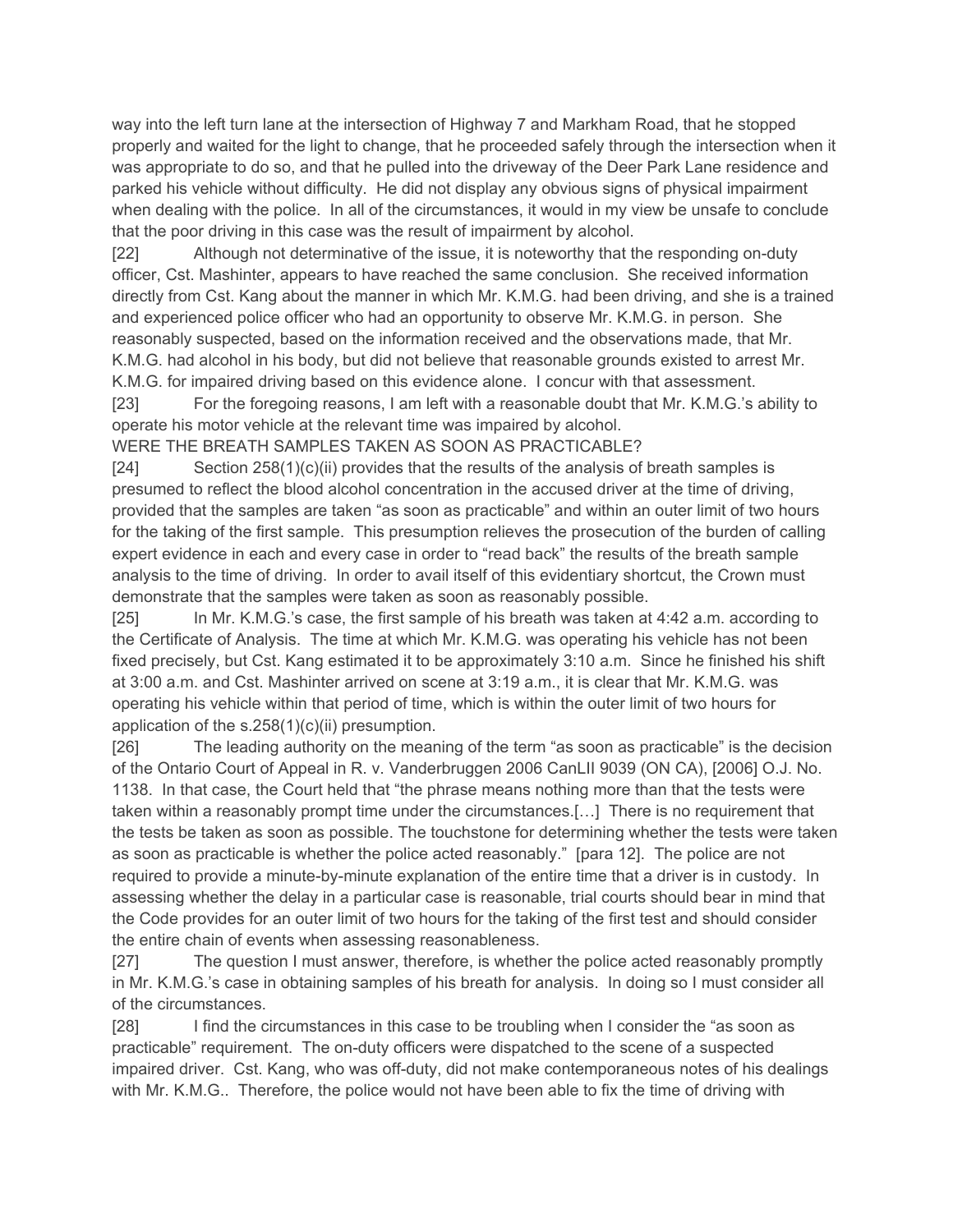precision. Applying common sense and reason, one would think this fact would compel the officers to act with dispatch to ensure that the requirements of s.258(1)(c)(ii) were respected, and to ensure that a clear record existed to account for any necessary delay in obtaining the samples. Instead, no one took note of important steps in the process such as the time at which the reasonable suspicion for the ASD demand was formed, the timing of that demand, the time of the fail result or subsequent arrest. Although I appreciate that the precise timing of these investigative steps was not at issue in this trial, the failure of the police to record significant events leaves me with a less than complete explanation of the unfolding of the investigation.

[29] For the bulk of the time that Mr. K.M.G. was in police custody, I am left to rely solely upon the evidence of Cst. Lee to account for the reason why it took from 3:23 a.m. when he says Mr. K.M.G. was arrested until 4:42 when the first sample of his breath was obtained. I have already found that Cst. Lee's evidence to be unreliable with respect to the presence of signs of impairment. His evidence with respect to the timing of events that occurred after Mr. K.M.G.'s arrest is demonstrably wrong with respect to the period of delay between the completion of the call to counsel and turning over Mr. K.M.G. to the technician. Cst. Lee recorded two entries in his notebook which bookend this period of delay at 7 minutes, when it is actually shown on the cell block video to be 12 minutes. He cannot account for this discrepancy, which does little to inspire confidence in the reliability of this officer's accounting of other periods of delay between arrest and turning the accused over to the technician.

[30] Further, Cst. Lee was unable to recall, and apparently had not noted, when he conveyed his grounds for arrest to the qualified technician, although he is certain that he would have done so. This is a basic investigative step in a drinking and driving case. A reasonable police officer would have properly documented this step. So not only can Cst. Lee offer no explanation for the 12 minute period of delay immediately following the completion of the call to counsel, he is unable to offer any explanation for any of the delay which occurred after Mr. K.M.G.'s arrival at the police station. For example, there are 14 minutes of unexplained delay between Mr. K.M.G.'s booking at 3:50 and the placing of the call to duty counsel at 4:04. There are the previously discussed 12 minutes unaccounted for after the completion of the call to duty counsel before Mr. K.M.G. is turned over to the qualified technician. Are either of these periods accounted for by Cst. Lee conveying his grounds to the technician? Or did the officer instead perform this task during the 20 minute call between Mr. K.M.G. and duty counsel? Did he convey his grounds to the technician at all? I cannot say with any certainty because Cst. Lee was unable to tell me. What I am left with is a minimum of 26 minutes of unexplained delay during the period of time that the accused was in the custody of an officer who I have found to be an unreliable witness. To determine whether the police acted reasonably, therefore, I am left to rely primarily upon the troubling evidence of Cst. Lee.

[31] Assuming that Cst. Kang's estimate as to the time of driving being 3:10 a.m. is accurate, that leaves a period of over one and a half hours before the first sample of Mr. K.M.G.'s breath was analysed. Although within the two hour outer limit, the period is significant enough in a case where on-duty officers responded promptly and the police station where the accused was taken was a mere four minute drive away to warrant an inquiry as to whether the samples were taken as soon as reasonably possible. These are the circumstances in which I must assess whether the police acted reasonably given that 26 minutes of this period are unexplained.

[32] This unexplained period constitutes approximately one third of the elapsed time between the time of driving and the time the first sample of Mr. K.M.G.'s breath was obtained. It also constitutes roughly one quarter of the two hour outside time limit established by s.258(1)(c)(ii). In other words, it is a significant period of delay which is simply unexplained. In these circumstances, I